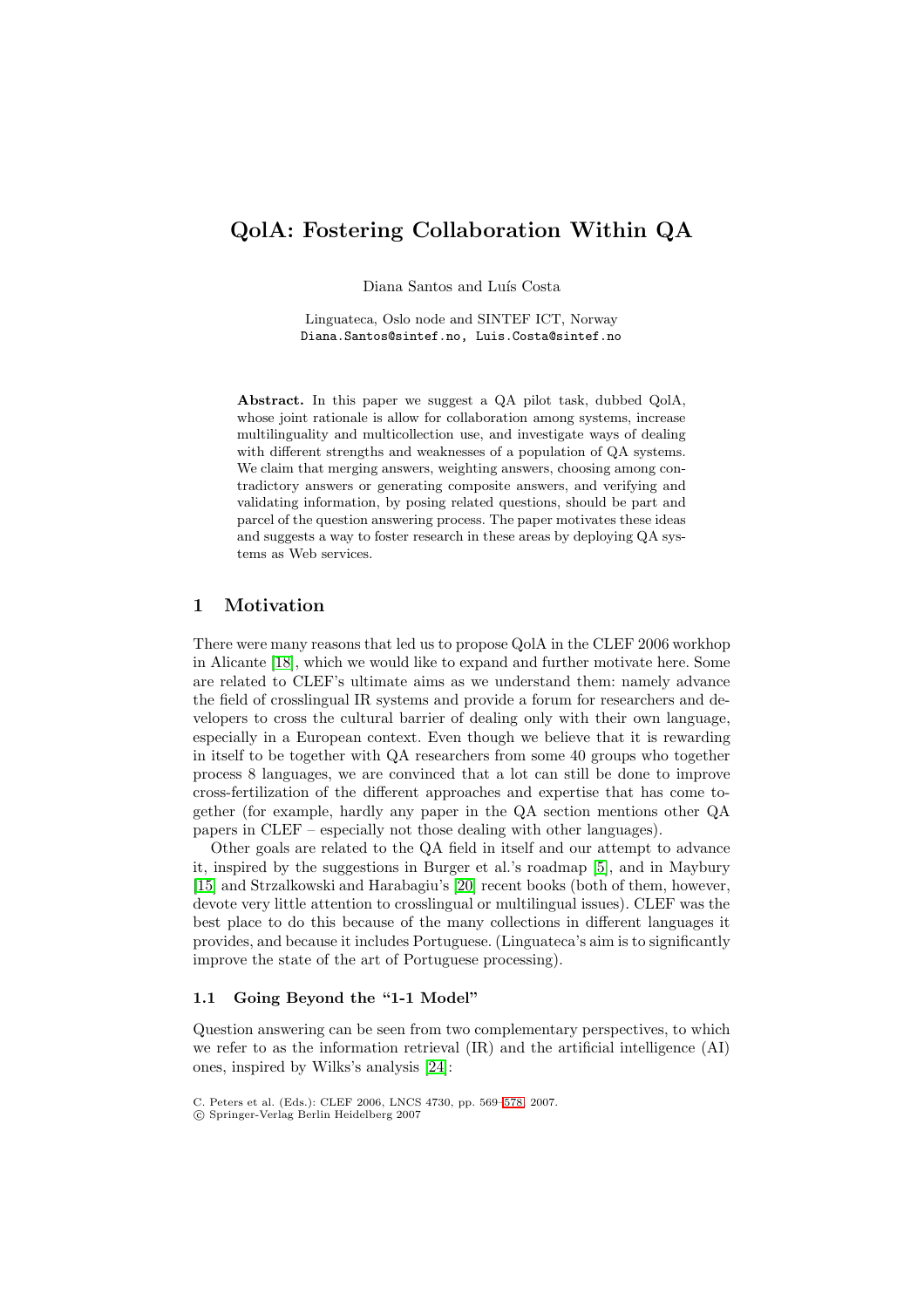- **–** QA is more user-friendly information retrieval, for less computer-literate users;
- **–** QA is (one of) the best application(s) to test a system's understanding.

Not surprisingly, depending on one's view on the ultimate meaning of QA (what is QA really about), efforts by QA developers and researchers are devoted to different endeavours:

On the one hand, the IR tradition takes if for granted that QA is about massaging the documents that are returned by IR, so that QA can be approximated into a translation of questions into query terms, with subsequent choice of the appropriate passage (or part of it) for the answer. The TREC setup [\[21\]](#page-9-3) and Brill et al. [\[4\]](#page-8-2) are good illustrations of such an approach; the lexical chasm model of Berger et al. [\[3\]](#page-8-3) is probably the cleverest way of solving QA as IR.

On the other hand, the AI view of QA as testing the understanding of a system leads researchers to ellaborate strategies of encoding knowledge and reasoning about it. Research under this paradigm is invariably concerned with understanding why the question was posed and what is expected of the answer (with the standard reference dating back to Lehnert  $[12]$ .<sup>[1](#page-1-0)</sup>

One can make here the analogy with, in the fields of summarization and speech synthesis, extractive or concatenative paradigms as opposed to generation or synthetized ones: the first approach seeks primarily to find something that is already there, while the second creates something from the raw material.

For both approaches, however, there is one common difficulty: a questionanswer pair is basically describable as a M,N-O,P relationship between queries and answers: There are many ways (M) to pose the same question, and there are many questions (N) that get the same answer. Plus: there are many correct ways to give the same answer (O), and many correct answers that can be given to the same question (P). So, one essential problem in open-domain QA is, given a particular question, to provide or choose one particular answer (or an acceptable combination of several ones). Taking one step further, [\[11\]](#page-8-5) even argue for an approach of considering different candidate answers as potential allies, instead of competitors.

Technically, this means that, no matter their specific perspective for the solution, (a) dealing with alternative answers, (b) dealing with alternative ways of posing questions, (c) ranking different answers and (d) combining them, are tasks relevant to every QA system.

Now, one way to handle a multitude of related questions and answers is invoking a population of automatic question answerers.[2](#page-1-1) This way, one can not only gather several different (or similar) answers to a same question, but also pose similar or related questions, as suggested e.g Wu and Strzalkowski [\[25\]](#page-9-4). This is

<span id="page-1-0"></span><sup>&</sup>lt;sup>1</sup> Although this is not necessarily the only  $A I/ NLP$  origin of QA: Dalmas and Webber [\[11\]](#page-8-5), for instance, refer both to the natural interaction with databases and to the reading comprehension task as precursors of present-day "QA over unstructured data".

<span id="page-1-1"></span><sup>&</sup>lt;sup>2</sup> A similar approach, invoking software agents, was first implemented and proposed by Chu-Carroll et al. [\[8\]](#page-8-6), who report very positive results.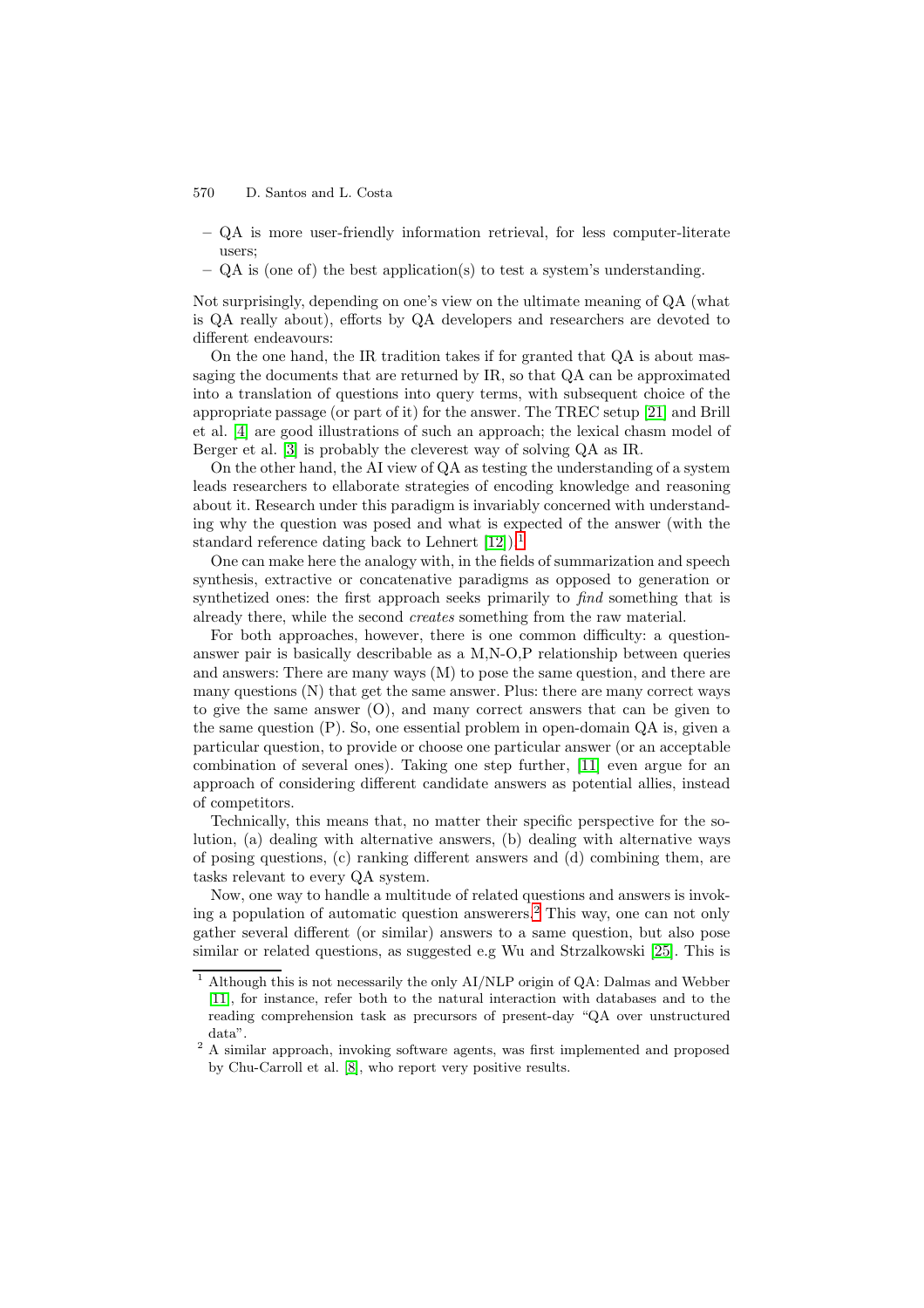the main rationale for the QolA setup, which, as a by-product, also aims to stimulate the collaboration among different approaches that use different resources in different languages and search in different collections.

### **1.2 Real Answers Are Usually Not Found in One Place Only**

In addition to the general motivation above (the M,N-O,P model), most answers to a real question are often crucially dependent on the user context and intentions. So, we believe that emphasis should be put to harvesting sets of possible answers and defining methods to provide useful and informative answers instead of betting on the one-answer only model.[3](#page-2-0)

In fact, as early as TREC 99 [\[21\]](#page-9-3), with the apparently unequivocal question Where is the Taj Mahal?, it became clear that correctness of an answer could not be decided beforehand, and that much more useful than an answer like *Agra* would either be some tourist information on how to get there (e.g., *half an* hour by train from New Delhi) or the address of the Taj Mahal casino in New Jersey. Not only proper names can have many referents, though: even question words such as *where* in *where was X stabbed?* can be interpreted in radically different ways – and thus the equally relevant answers in the neck and in Cairo – as well as common concepts such as football: which kind? [\[17\]](#page-8-7). Also wherequestions depend crucially on the context, so that they can even sidetrack a general semantic type-checking approach, as Schlobach et al.'s [\[19\]](#page-9-5) discussion of where is hepatitis located? shows.

Furthermore, apparently neutral questions depend on both the answerer and questioner's standpoints, and it is arguably better to provide more than one standpoint and leave the questioner to choose. For a "simple" question such as Who was Freud? we can get from the Web both Freud was a terrible sadist who had the mood of a hysterical woman and Freud was a born leader with a deep knowledge of humanity and unerring judgment. It is probably more interesting for most people interested in Freud to get a fair idea of the reactions to him than have an automatic system perform a choice for us.

In 2006 a substantial improvement was done to the QA@CLEF setup by accepting, not only a set of justification snippets per answer but a set of possible (ten) answers for each question as well. However, this new feature was apparently not used by most systems, which continued to send one answer only, probably because of the way they are conceived.[4](#page-2-1) QolA would provide systems with the possibility to experiment with any number of answers, as well as with strategies to concatenate and/or decide on the final set. Instead of the quest for the only unique answer, QolA was therefore thought to help experiment with merging answers, weighting answers, choosing among contradictory answers or generating

<span id="page-2-0"></span><sup>&</sup>lt;sup>3</sup> That this is a hopelessly wrong conceptual model is clearly displayed in [\[11\]](#page-8-5)'s quantitative estimate of the number of distinct correct answers for TREC questions, which were originally conceived under the question-with-one-answer-only model.

<span id="page-2-1"></span><sup>&</sup>lt;sup>4</sup> To be fair, we should also mention that most questions provided by the QA@CLEF organizers were still of the one-correct-answer-only variety, so there was no real incentive at last year's CLEF to return multiple answers.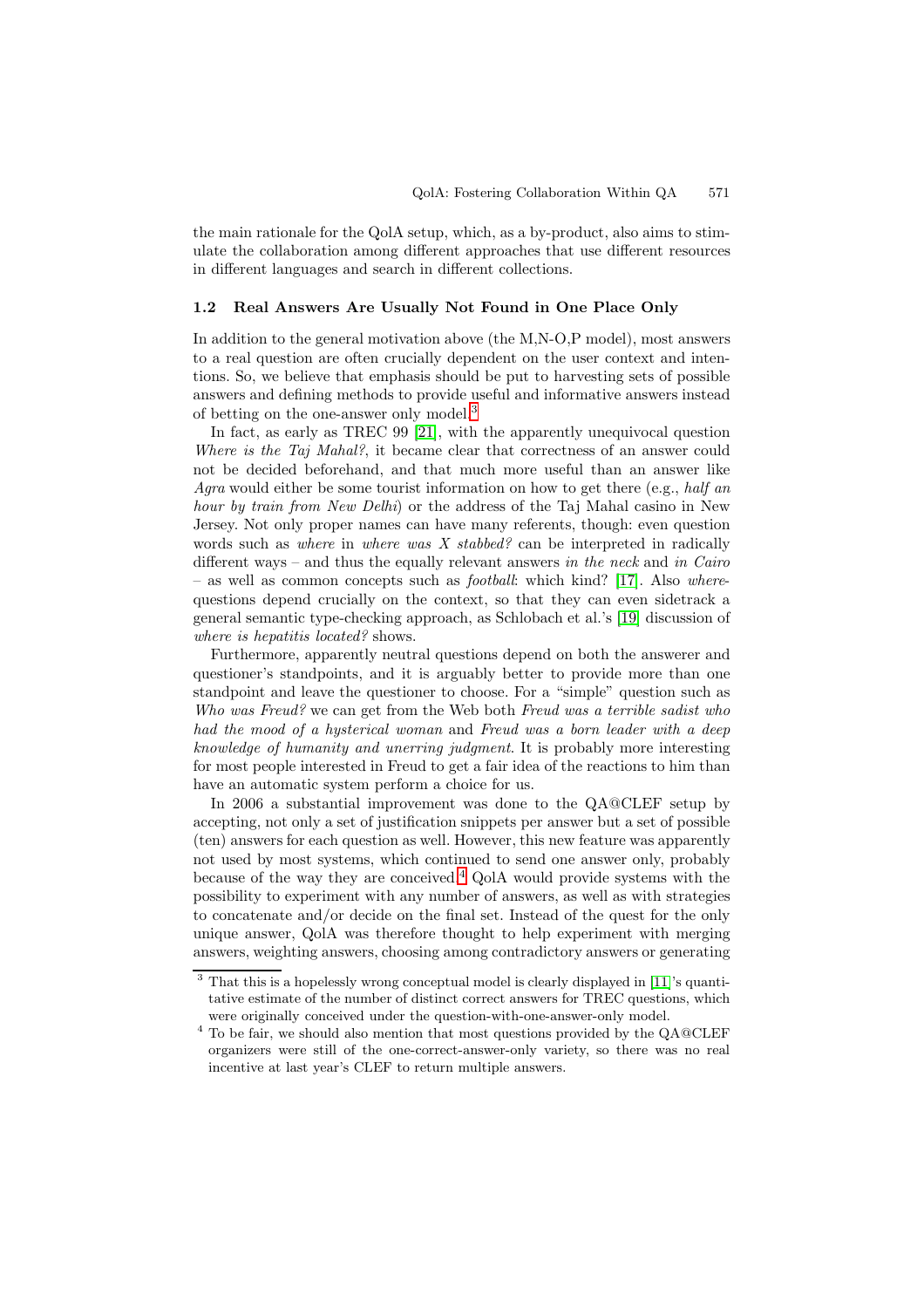composite answers, and verifying and validating information, by posing related questions. All these may be parts of the answer.

# **1.3 Going Beyond "One System at a Time" and Closer to the User**

In the QA@CLEF evaluation setup, each system mainly competes with the others. Even though the CLEF spirit is crosslingual, most work so far [\[14\]](#page-8-8) has been done on monolingual  $QA$  (each language has its own collection(s)), and at most bilingual retrieval: the joint use of more than one language collection has never been tried.

One of the possible drawbacks of QolA is that, in a QolA run, no single system would get the honour or responsibility of the answer. While this may diminish the individual zest of developers to provide the best individual system, we believe that, in a realistic setup, a user is not ultimately interested in how the answer has been arrived to, which system got it right, and which collections have been searched, provided s/he gets the source information (the justifications) and can confirm or discard the answer.

Ever since FAQFinder [\[6\]](#page-8-9), there are growing repositories of previous answers and systems that mine them, so it is not realistic that future systems will depend only on their own proprietary bases created from scratch. On the contrary, harnessing the common knowledge and making use of many sources of information is key to the Web 2.0 perspective [\[16\]](#page-8-10).

# **2 How to Operationalize Collaboration**

The first challenge in QolA was to provide a way to invoke the several participating QA systems, and to us the best solution would be that the participating QA systems were available as web services (WS). This was still not enough: the services had to be interoperable as well. If people defined their systems separately, they would most likely provide operations with different names, different parameters and parameter names, etc. Therefore, a task of the organization was to define a set of operations relevant for QolA, which all providers of QA systems for QolA had to obey.

These operations were specified using WSDL (web service description language), [\[23\]](#page-9-6) which is a de facto standard for describing web services. A WSDL web service definition provides information about the names of operations and parameters, but not about the functionality of the service. There are several research initiatives which aim to define the semantics of web services (WSDL-S, OWL-S, WSMF, IRS) [\[2,](#page-7-1)[7\]](#page-8-11), but for this first edition of QolA we decided to keep it simple and only cater for syntactic interoperability.

### **2.1 Web Service Population**

The participating QA systems in QolA should be available as web services according to the specification that we proposed (and which evolved considerably with the feedback from the potential participants).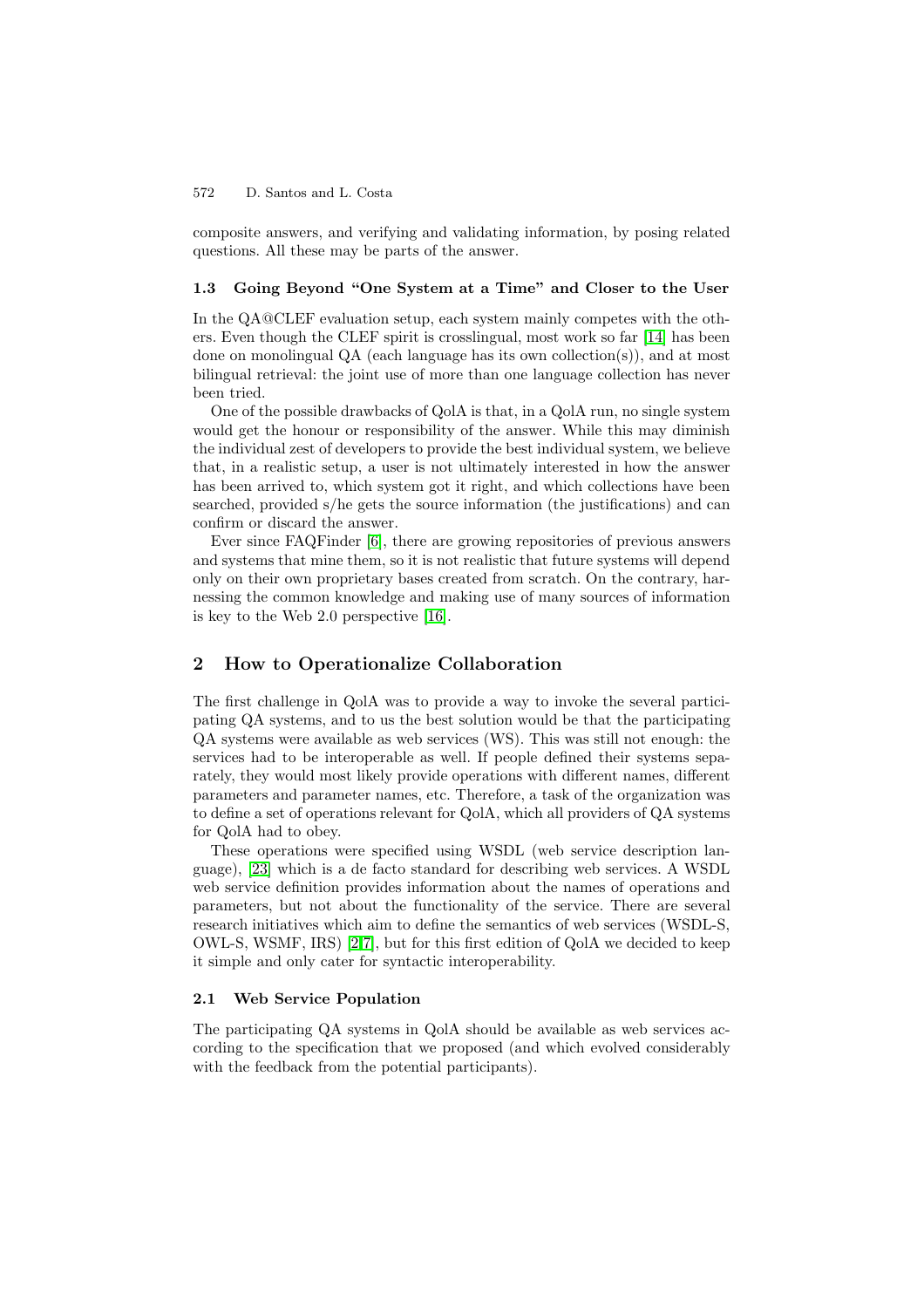At some point, Sven Hartrumpf from the University of Hagen suggested the inclusion of translation web services in addition to the QA web services. Even though we were expecting the participation of bilingual QA web services and had already stipulated that we would provide every question in all QolA languages, we quickly agreed that separate translation Web services would make a lot of sense in the context of QolA and CLEF in general.

It was therefore arranged that there would be two kinds of Web services in QolA: QA services and machine translation (MT) services, provided by (special) participants called **QolA providers**.

General participation in QolA would be granted to anyone interested in invoking these services, and this kind of participants were dubbed **QolA consumers**.

### **2.1.1 QA Web Service Definition**

The QA web services should provide the following set of basic operations: Get-SupportedLanguagePairs, GetSupportedEncodings, GetQuotaInfo, GetResourcesUsed, GetModulesUsed, GetAccuracy and GetAnswer:

- **GetSupportedLanguagePairs:** This operation returns a list with the language pairs that the QA system can handle. For example, questions in Portuguese/answers in Spanish, questions in English/answers in Italian, etc.
- **GetSupportedEncodings:** This operation returns a list with the character encodings accepted by the QA Web service (UTF-8, ISO-8859-1 or others).
- **GetQuotaInfo:** It would be natural that QA web services had some mechanism to limit the number of requests per customer, not only for internal performance issues, but also to give a fair chance to all participants using the web service. GetQuotaInfo gives information about the available quota for a customer (how many questions can be asked to the QA web service for a certain period).
- **GetResourcesUsed:** This operation returns a list of the resources employed by the QA system. This should include a list with names of ontologies, gazetteers, specific publicly available collections that are used by the system, such as WordNet 6.1, CHAVEanot, DutchWikipedia, TGN, etc. (These and other codes would have to be agreed for QolA.) This list is important for a consumer to decide whether a same answer returned by different systems came from the same source or from different ones.<sup>[5](#page-4-0)</sup>
- **GetModulesUsed:** This operation returns a list with the internal modules used by the QA system (CoreferenceResolution, DeixisResolution, InferenceEngine, AnswerValidation, NaturalLanguageGeneration, NamedEntityRecognizer, Parser and other codes agreed among the participants and organizers of QolA).
- **GetAccuracy:** The idea behind this operation was to provide consumers with some information about the performance of a particular QA web service for

<span id="page-4-0"></span> $5$  However, [\[8\]](#page-8-6) make the important point that, even when two answering agents – in our case, two different systems – consult the same sources, they may arrive at an answer with significantly different processing strategies, which is a (partial) motivation for the next operation,  $GetModulesUsed$ .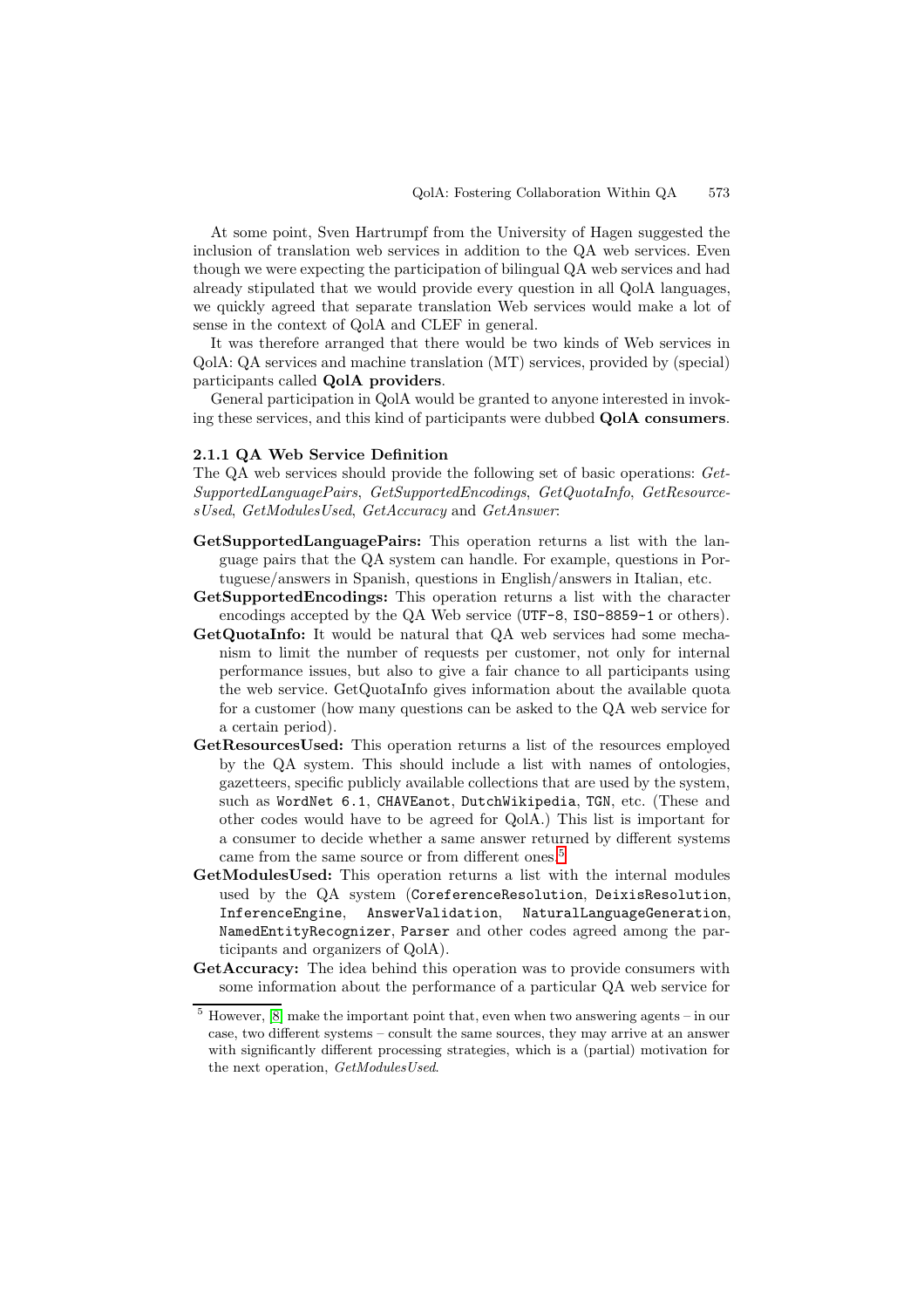a certain language pair. For example, the system could return accuracy for the 2006 questions in general, or for each kind of question. No consensus as yet has been reached as to obligatoriness and format of this operation (note that systems could have improved dramatically since 2006, or not have participated in that event).

**GetAnswer:** This operation receives a question, the language and character encoding of the question, the language of the desired answer and a customer code (that could be used to limit the number of allowed questions per customer). The answer would consist in a string with the answer itself, a confidence score, the character encoding of the answer, the list of resources used, the list of modules used, and a list of justifications. Each of the justifications contains a document ID, a snippet of the document and a confidence score for the justification. Note that even if the system were not able to answer, a NIL answer, with a confidence score, should always be provided.

### **2.1.2 MT Web Service Definition**

The MT web services should provide the following set of basic operations: Get-SupportedLanguagePairs, GetSupportedEncodings, TranslateQuestion, Translate-NamedEntity and TranslateSnippet:

- **GetSupportedLanguagePairs, GetSupportedEncodings:** These operations return lists with the language pairs and encodings that the MT system can handle.
- **TranslateQuestion, TranslateNamedEntity, TranslateSnippet:** These three operations are provided because different techniques can be used to translate questions, named entities and text snippets. All of these operations receive the text to be translated, its language and character encoding and the target language for the translation. The result is the translation of the source text to the target language and the character encoding of the translation.

## **2.2 The Task**

In order to make the least changes, we decided to use exactly the same evaluation setup that would be used (and therefore organized) for QA@CLEF 2007 main task. So the evaluation of the QolA results would be done the very same way the other sets of answers were dealt with by CLEF QA assessors. The way participants used the combination of the several WS available would make all the difference, we hoped.

In order to allow the future consumers to experiment with the full QolA concept, and considering that there might be a period where QolA providers had not yet made their systems available, Bernardo Magnini suggested the creation of a set of fake services which might only answer previous questions, but which could be made available by the organization, provided previous QA@CLEF participants allowed us to use their previous runs (and most at once did).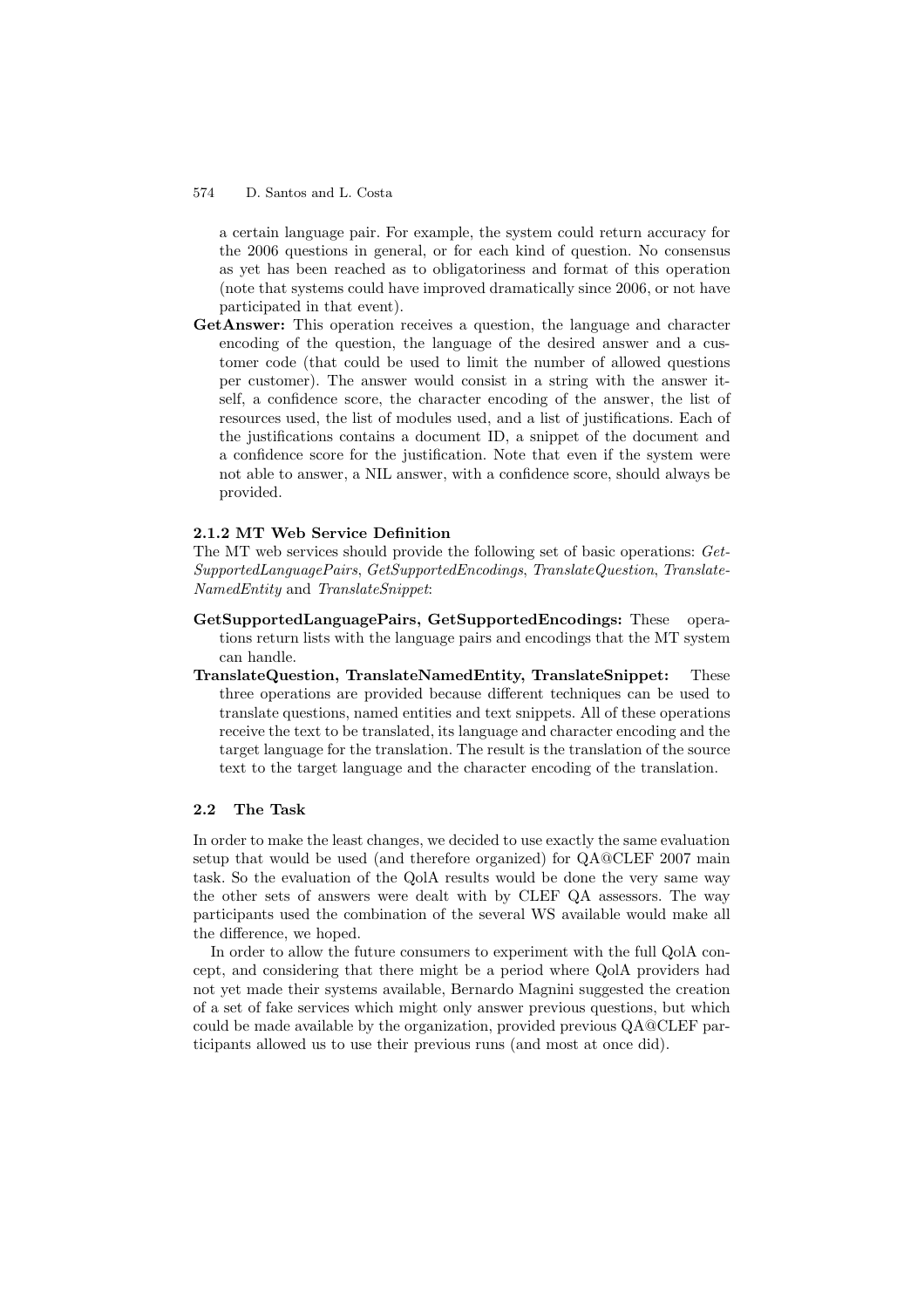# **2.3 Baselines and Runs**

To participate in QolA, a consumer participant would have to provide a logic, in the form of a program, for invoking the different services available.

In order to encourage participants to really try collaboration, the organization should provide a large variety of simple baselines, such as: find the quickest answer, random choice, majority choice, confidence score choice, intersection and union choices, etc., so that participants were "forced" to do something better.

Also, QolA's organization disallowed "selfish" runs, in the sense of runs centered in one's own system. This means that fixed schemas invoking any system by name were forbidden – only general runs were allowed, to prevent strategies like "let me first invoke my system, then the best of last year's CLEF...": No system should be given advantage that was not based on its own current behaviour.

# **3 Expected Results**

(Consumer) participants were expected to experiment in QolA with at least the following issues:

- **–** validation of previous answers in other collections (possibly with yes/no questions), or with different but synonymous formulations (see Clarke et al. [\[9\]](#page-8-12) and Magnini et al. [\[13\]](#page-8-13) on validation approaches and exploiting redundancy for this purpose);
- **–** mining related questions and related information on the same subjects (as advogated in [\[11\]](#page-8-5));
- **–** integrate in different ways related information (including both Chu-Carroll et al's [\[8\]](#page-8-6) "answer resolution" and the "answer tiling" of Ahn et al. [\[1\]](#page-7-2));
- **–** use redundancy in collections or across collections to rank answers (see i.a. Clifton et al. [\[10\]](#page-8-14));
- **–** devise strategies to separate same answers from really different answers;
- **–** try to get some grasp of getting different answers in different contexts;
- **–** investigate different answer typing strategies (see Schlobach et al. [\[19\]](#page-9-5));
- **–** create (and use) a set of canonical questions to pose to different systems in order to test their knowledge in specific areas, like the University of Bangor in TREC 2002 [\[10\]](#page-8-14);
- **–** investigate relations among related questions (following [\[25\]](#page-9-4)).

We note that invoking QA systems as Web services is virtually unlimited – and access to this kind of power (without bothering other people, just using automated systems) allows one to augment knowledge by orders of magnitude, which could then be used intelligently. (In fact, our colleagues from Priberam suggested that a useful byproduct of the QolA pilot was to use its setup to create large collections of validated questions, provided specific interfaces were also developed.)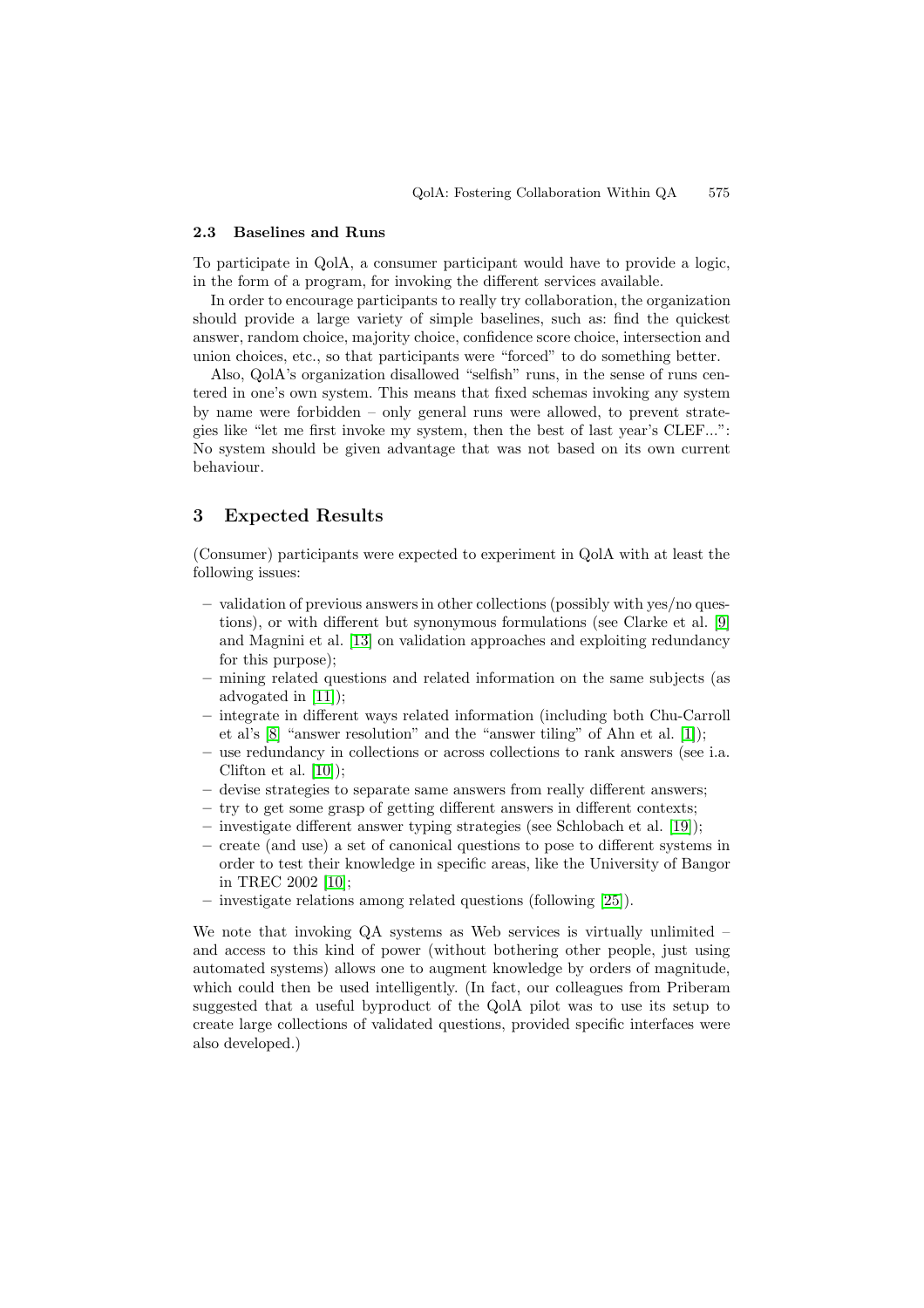Another potential impact of QolA is the possible experimentation with the deployment (and use) of special translation web services, that might work differently for specific areas, and for QA in particular, which could be very relevant to crosslingual QA, and CLIR in general. For example, multilingual ontologies and/or gazetteers would come handy for the specific translation of questions, which often have named entities (proper names) which are difficult to deal with by current MT systems. CLEF seems to be the right place to investigate and deploy such specific "query" translation systems, while a web service developed around EuroWordNet [\[22\]](#page-9-7) would be a sensible candidate for a specific translation provider.

Finally, another interesting experiment would be merging or making sense of information in different languages: if one could use a set of different QA as WS to discover that *London* and *Londres* are the same location (by getting for example the answer in English and in Portuguese about What is the capital of England?), or that *Malvinas* and *Falkland* also name a very same location despite completely different names, this might allow systems to answer much more fully questions about these places.

# **4 Concluding Remarks**

We were unfortunately unable to provide the necessary infrastructure for QolA for 2007, and are therefore limited to suggesting the idea to the wider QA community. Some preliminary results are, however, available through http:// www.linguateca.pt/QolA/: the existence of some QA systems deployed as Web services, the formal WSDL specification of a question answering WS, and general discussion about the whole pilot and how to make it concrete. We still hope QolA will take place some day, not necessarily with us organizing it.

Acknowledgements. The work reported here has been (partially) funded by Fundação para a Ciência e Tecnologia (FCT) through project POSI/PLP/43931/ 2001, co-financed by POSI, by POSC project POSC/339/1.3/C/NAC, and by SINTEF ICT through project 90512140. We thank Luís Sarmento for providing a translator Web service definition and one baseline, and Sven Hartrumpf, Johannes Levelling, Bernardo Magnini, André Martins and Luís Sarmento for participating in the discussion to make the pilot more concrete. We thank Paulo Rocha and Andreas Limyr for comments on preliminary versions of this paper.

### <span id="page-7-2"></span><span id="page-7-0"></span>**References**

- 1. Ahn, D., Fissaha, S., Jijkoun, V., M¨uller, K., de Rijke, M., Tjong Kim Sang, E.: Towards a Multi-Stream Question Answering-As-XML-Retrieval Strategy. In: The Fourteenth Text Retrieval Conference (TREC 2005) (2006)
- <span id="page-7-1"></span>2. Akkiraju, R., Farrell, J., Miller, J., Nagarajan, M., Schmidt, M., Sheth, A., Verma, K.: Web Service Semantics. In: WSDL-S Proceedings of the W3C Workshop on Frameworks for Semantics in Web Services, Innsbruck, Austria, June 9-10, 2005 (2005)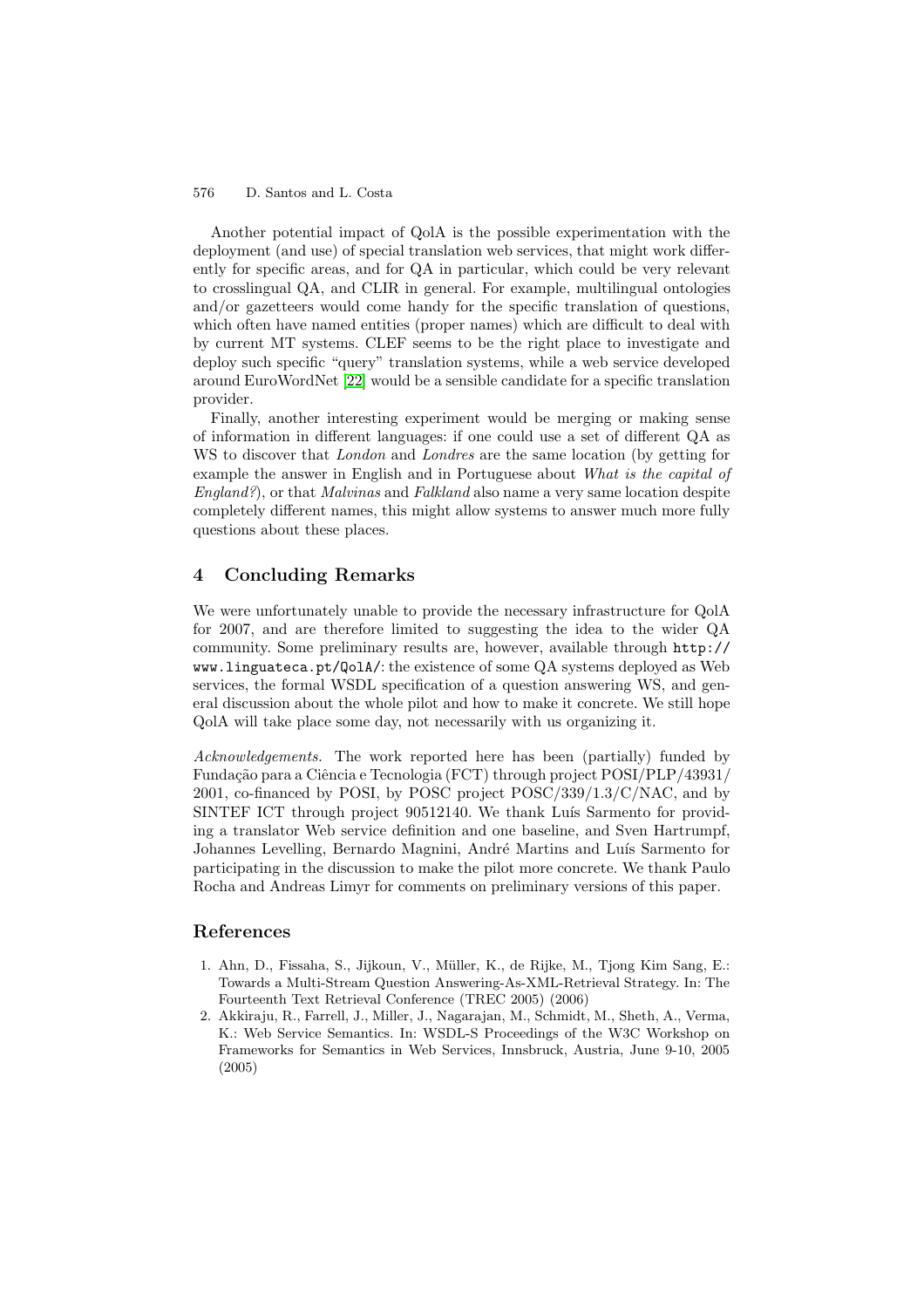- <span id="page-8-3"></span>3. Berger, A., Caruana, R., Cohn, D., Freitag, D., Mittal, V.: Bridging the lexical chasm: statistical approaches to answer-finding. In: Proceedings of the 23rd Annual international ACM SIGIR Conference on Research and Development in Information Retrieval (SIGIR '00), Athens, Greece, July 24 - 28, 2000, pp. 192–199. ACM Press, New York (2000)
- <span id="page-8-2"></span>4. Brill, E., Lin, J., Banko, M., Dumais, S., Ng, A.: Data-Intensive Question Answering. In: Voorhees, E.M., Harman, D.K. (eds.) Information Technology: The Tenth Text Retrieval Conference (TREC 2001). NIST Special Publication 500-250, pp. 393–400 (2002)
- <span id="page-8-0"></span>5. Burger, J., et al.: Issues, Tasks and Program Structures to Roadmap Research in Question & Answering (Q&A) (October 24, 2003) [http://www.alta.asn.au/](protect protect protect edef OT1{OT1}let enc@update 
elax protect edef cmr{cmr}protect edef m{m}protect edef n{n}protect xdef OT1/cmr/m/n/9 {OT1/cmr/m/n/9 }OT1/cmr/m/n/9 size@update enc@update ignorespaces 
elax protect 
elax protect edef cmr{cmtt}protect xdef OT1/cmr/m/n/9 {OT1/cmr/m/n/9 }OT1/cmr/m/n/9 size@update enc@update http://www.alta.asn.au/events/altss w2003 proc/altss/courses/molla/qa roadmap.pdf) [events/altss w2003 proc/altss/courses/molla/qa roadmap.pdf](protect protect protect edef OT1{OT1}let enc@update 
elax protect edef cmr{cmr}protect edef m{m}protect edef n{n}protect xdef OT1/cmtt/m/n/9 {OT1/cmr/m/n/9 }OT1/cmtt/m/n/9 size@update enc@update ignorespaces 
elax protect 
elax protect edef cmr{cmtt}protect xdef OT1/cmtt/m/n/9 {OT1/cmr/m/n/9 }OT1/cmtt/m/n/9 size@update enc@update http://www.alta.asn.au/events/altss w2003 proc/altss/courses/molla/qa roadmap.pdf)
- <span id="page-8-9"></span>6. Burke, R.D., Hammond, K.J., Kulyukin, V.A., Lytinen, S.L., Tomuro, N., Schoenberg, S.: Question Answering from Frequently Asked Question Files: Experiences with the FAQ Finder System. Technical Report. UMI Order Number: TR-97-05, University of Chicago (1997)
- <span id="page-8-11"></span>7. Cabral, L., Domingue, J., Motta, E., Payne, T., Hakimpour, F.: Approaches to Semantic Web Services: An Overview and Comparisons. In: Bussler, C.J., Davies, J., Fensel, D., Studer, R. (eds.) ESWS 2004. LNCS, vol. 3053, pp. 225–239. Springer, Heidelberg (2004)
- <span id="page-8-6"></span>8. Chu-Carroll, J., Prager, J., Welty, C., Czuba, K., Ferrucci, D.: A Multi-Strategy and Multi-Source Approach to Question Answering. In: Proceedings of TREC 2002. NIST Special Publication 500-251, pp. 281–288 (2003)
- <span id="page-8-12"></span>9. Clarke, C.L.A., Cormack, G.V., Lynam, T.R.: Exploiting redundancy in question answering. In: Proceedings of the 24th Annual international ACM SIGIR Conference on Research and Development in information Retrieval (SIGIR '01), New Orleans, Louisiana, United States, pp. 358–365. ACM Press, New York (2001)
- <span id="page-8-14"></span>10. Clifton, T., Colquhoun, A., Teahan, W.: Bangor at TREC 2003: Q&A and Genomics Tracks. In: Voorhees, E.M., Buckland, L.P. (eds.) The Twelfth Text Retrieval Conference (TREC 2003). NIST Special Publication: SP 500-255, pp. 600– 611 (2004)
- <span id="page-8-5"></span>11. Dalmas, T., Webber, B.: Answer comparison in automated question answering. Journal of Applied Logic 5(1), 104–120 (2007)
- <span id="page-8-4"></span>12. Lehnert, W.G.: The process of question answering. Lawrence Erlbaum Associates, Hillsdale, NJ (1978)
- <span id="page-8-13"></span>13. Magnini, B., Negri, M., Prevete, R., Tanev, H.: Is It the Right Answer? Exploiting Web Redundancy for Answer Validation. In: Proceedings of 40th Anniversary Meeting of the Association for Computational Linguistics (ACL), Philadelphia, USA, July 6-12, 2002, pp. 425–432 (2002)
- <span id="page-8-8"></span>14. Magnini, B., Giampiccolo, D., Forner, P., Ayache, C., Jijkoun, V., Osenova, P., Peas, A., Rocha, P., Sacaleanu, B., Sutcliffe, R.: Overview of the CLEF 2006, Multilingual Question Answering Track. (In This volume)
- <span id="page-8-1"></span>15. Maybury, M.T. (ed.).: New directions in question answering. AAAI Press/the MIT Press, Cambridge (2004)
- <span id="page-8-10"></span>16. O'Reilly, T.: What Is Web 2.0: Design Patterns and Business Models for the Next Generation of Software (09/30/2005), [http://oreillynet.com/pub/a/](protect protect protect edef OT1{OT1}let enc@update 
elax protect edef cmr{cmr}protect edef m{m}protect edef n{n}protect xdef OT1/cmtt/m/n/9 {OT1/cmr/m/n/9 }OT1/cmtt/m/n/9 size@update enc@update ignorespaces 
elax protect 
elax protect edef cmr{cmtt}protect xdef OT1/cmtt/m/n/9 {OT1/cmr/m/n/9 }OT1/cmtt/m/n/9 size@update enc@update http://oreillynet.com/pub/a/oreilly/tim/news/2005/09/30/what-is-web-20.html) [oreilly/tim/news/2005/09/30/what-is-web-20.html](protect protect protect edef OT1{OT1}let enc@update 
elax protect edef cmr{cmr}protect edef m{m}protect edef n{n}protect xdef OT1/cmtt/m/n/9 {OT1/cmr/m/n/9 }OT1/cmtt/m/n/9 size@update enc@update ignorespaces 
elax protect 
elax protect edef cmr{cmtt}protect xdef OT1/cmtt/m/n/9 {OT1/cmr/m/n/9 }OT1/cmtt/m/n/9 size@update enc@update http://oreillynet.com/pub/a/oreilly/tim/news/2005/09/30/what-is-web-20.html)
- <span id="page-8-7"></span>17. Santos, D., Cardoso, N.: Portuguese at CLEF. In: Peters, C., Gey, F.C., Gonzalo, J., M¨uller, H., Jones, G.J.F., Kluck, M., Magnini, B., de Rijke, M., Giampiccolo, D. (eds.) CLEF 2005. LNCS, vol. 4022, pp. 1007–1010. Springer, Heidelberg (2006)